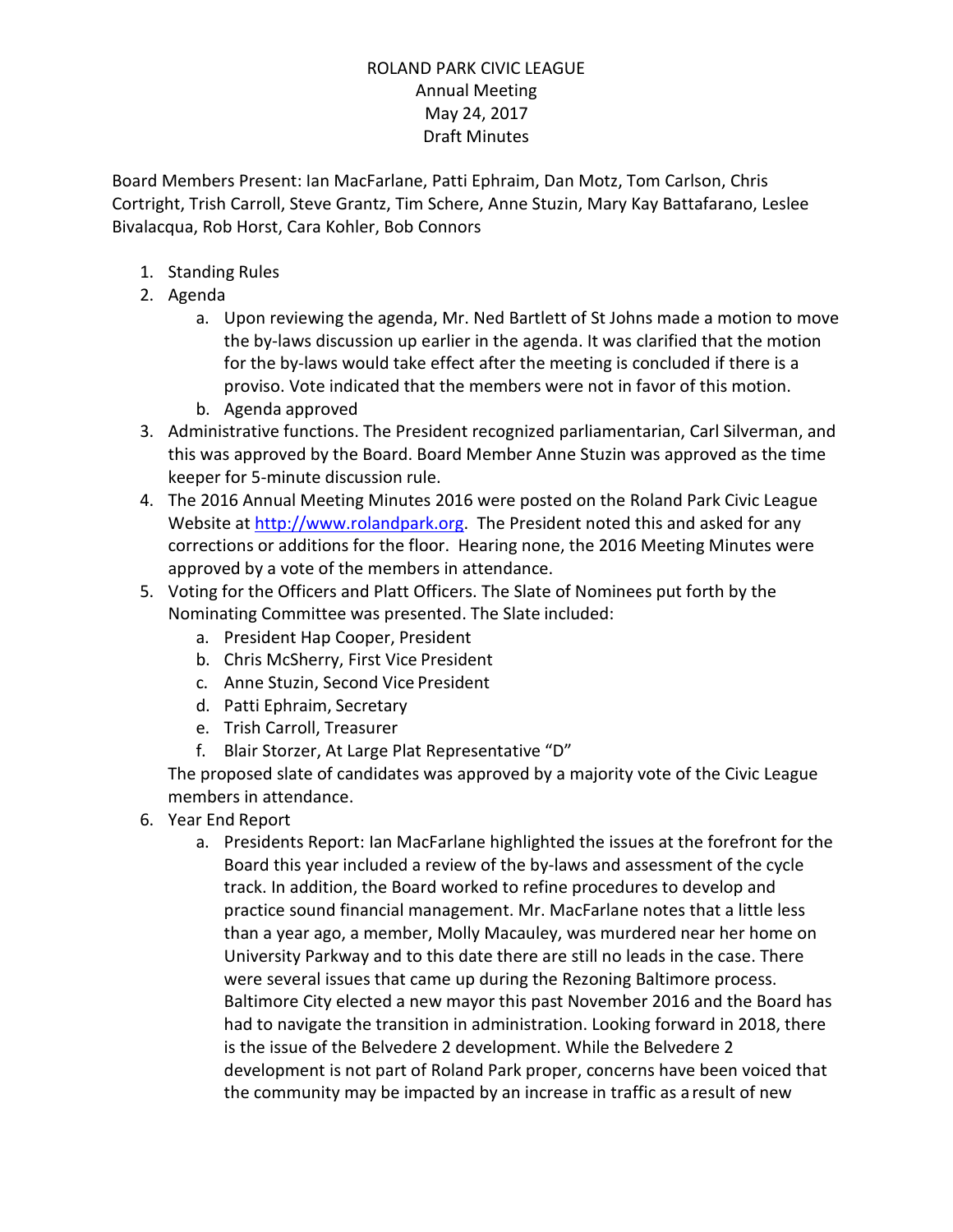residents in that area and an increase in enrollment of children in the Roland Park Elementary/Middle School. The issue of Air Bed and Breakfast listings in Roland Park will be reviewed by Roads and Maintenance in the coming year as well. The Board will also establish a committee to continue advocating for a safe and complete street on Roland Avenue, prioritize formation and continuation of standing committees, and work to develop policies and plans for conflict of interest, project approvals, communication. The Bylaws Committee has worked to revise the Civic League by-laws, which will be presented at this meeting. There will be an effort in the next year to review and modernize the Roland Park Roads & Maintenance Corporation's ("R&M") by-laws.

- b. Committee Reports
	- i. Treasurer Report: Reviewed the committee members and the work of the committee. The committee met monthly to review financials. The civic league net income was negative last year. R&M had a net positive income. 80% households paid dues.
	- ii. Balances: \$114,000 R&M \$133, 000. Priorities included developing budgets, with conservative guidelines for expenses.
	- iii. Total Income =  $$38,099$ .
		- 1. Expenses included: Alta Engineering Report on the Cycle Track Advocacy, \$5,372; CL Meetings, \$2,774; Event (Ciclovia), \$8,183; Office \$21,774; Charitable Donations \$4,500; \$4,708 Miscellaneous. Net Income -\$9,169.
	- iv. R&M fees collected were far above average of previous 5 years. Contract Services, \$132,988; Office and Admin, \$12,158, Payroll, \$20,519. Legal fees were used to defend our covenants.
	- v. Communications Committee: Mary Kay Battafarano chaired the committee that focused on methods of communication to try to reach members more effectively. They launched an on-line community survey. Information will be used to develop a communication plan and prioritize efforts. Paper copies will be available at the RP Office on Roland Avenue.
- c. Architectural: Tom Carlson is the new President of the Architectural Review Committee and was confirmed at the May 2017 meeting. Mr. Carlson introduced new members of the committee. Status of covenants, 281 plats in Plat 1, 100% under covenant. Plats 2 – 6, 75% under covenant. Received 78 applications last year, all eventually approved. R&M sued last year regarding an application. The case went to trial in the Fall 2017 and R&M won. The owners have decided to appeal.
- d. Community Foundation Report: Mary Page Michel presented an overview of the purpose of the foundation. The Foundation established five committees continue to work on issues: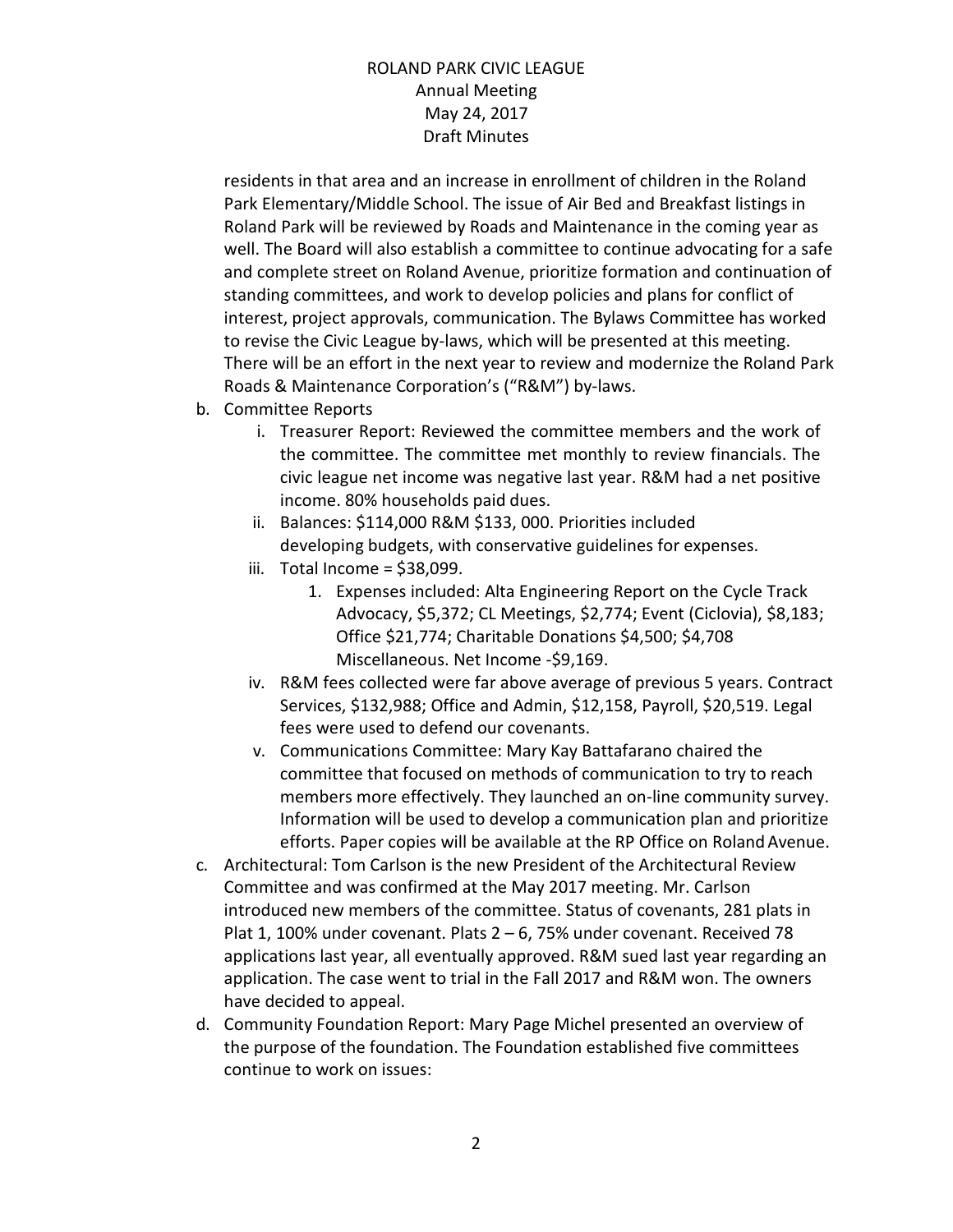- i. Stony Run master plan: the group has had 3 community meetings, 3 walks, on-line survey and is awaiting approval by the City of Baltimore. Will turn over to Friends of Stony Run.
- ii. A committee formed to address issues with flooding at Wyndhurst and Stony Run.
- iii. Purchase of BC Roland Water Tower: The group is working to restore the old water tower. The received a \$250,000 grant that is matched by State with a bond bill, \$337,000 from the City that they were going to demolish. They are awaiting the MOU from department of public works to begin work on this project.
- iv. Landscape committee: Kathy Hudson and Kathy Manson will advise community foundation on long term plans. The first plan was to bring back the bench in front of Eddies.
- v. Roland Park News, editor Hilary Paska.
- e. Maintenance: negotiated new snow removal contract.
- 7. Fire Department: Teresa Everett, Logistics; Chief Wagner, Assistant Chief of Operations; Mr. Holcomb, Fire Apparatus Specialist, were present at the meeting. The fire house for Engine 44 was designed by Wyatt and Nolting Architects and constructed in 1895. Truck 25, a ladder truck, barely can fit into the fire station. There has been extensive funding used to renovate this fire station. However, there is need to replace truck 25. Due to the new design, a newer apparatus cannot fit in the historic space. When T25 is out on maintenance, no other truck that can be substituted. The new truck design would have only 1-inch clearance and reach of ladder would be 88 ft vs 100 ft. Currently have an engine 44 and ladder truck 25. Proposing to keep engine 44, move the Medic 19 truck up to 2 Upland, and move the new ladder truck 25 to the station located on 3724 Roland Avenue.
- 8. Elected Officials in attendance were introduced.
- 9. By-laws Committee Chair, Tim Schere, reviewed the work that was done by the committee to review the by-laws. They had 14 meetings over the past year. Paul Newhouse, Andrew Marani, Sarah Johnson, David Blumberg served on the committee. Blair Storzer and Mary Kay Battafarano reviewed. The committee's mission was to improve accountability and transparency. Requiring the creation of three newpolicies: 1) conflict of interest/ethics policy; 2) project approval policy; and 3) a communications plan. In addition, they added the role of "past president" to foster continuation of knowledge followed by a required year off. Lastly, to require that budgets for RPCL and R&M be audited; added a new representative from Plat 1, the largest Plat. Amended motion: remove the 1<sup>st</sup> exception, "current officers and directors will be permitted to complete their current elected terms." The motion was not passed. Motion to approve the by-laws was passed, with permission for any necessary minor edits.